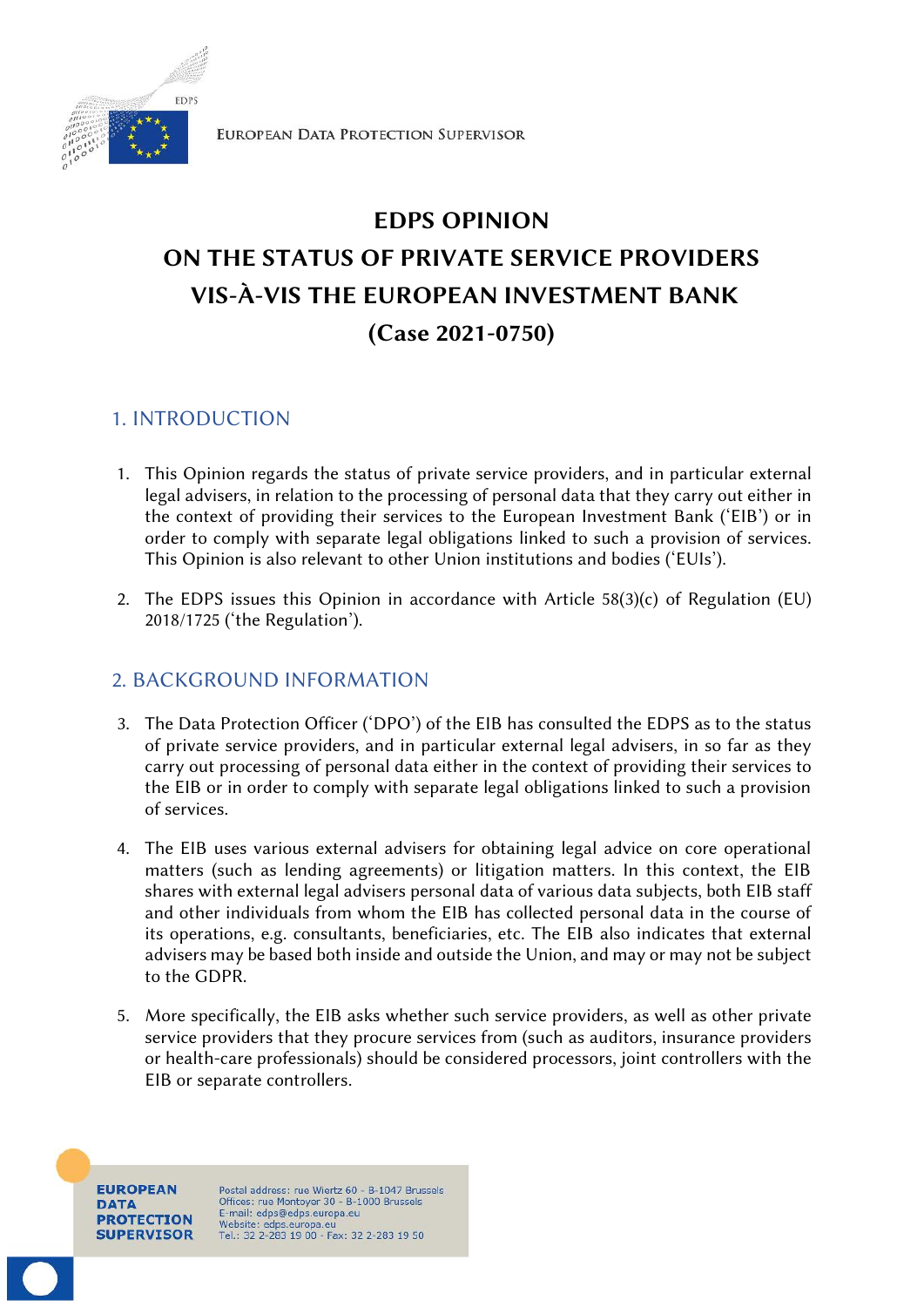- 6. In this regard, the EIB has taken the view that in particular legal advisers should be considered processors since the EIB determines the purpose (providing legal advice) and essential elements of the means of processing, such as the type of personal data to be processed, the retention period, limitations to transfers to certain territories etc. This is taken into account in the framework agreements that the EIB entered into with various external advisers. Those advisers as processors nevertheless maintain a significant degree of autonomy in providing their services, in particular in their field of expertise, and determine non-essential elements of the means of processing of the personal data. The EIB stresses that the advisers may make certain decisions as to the processing of the personal data, however in compliance with the relevant framework agreements and the instructions provided by the EIB. According to the EIB, such instructions do not compromise the advisers' independence in providing the requested legal advice.
- 7. However, the EIB indicates that certain external advisers are of the view that they should be considered either separate or joint controllers, since they supposedly determine the purpose and means of the processing and have a significant degree of independence and since regulated professions are subject to specific legal obligations.
- 8. As a specific example, the EIB refers to the provision of services by banks, both within and outside the European Economic Area ('EEA'), in the context of opening bank accounts by the EIB. In such situations, the relevant banks consider themselves to be controllers since the contractual relationship with the EIB as their client is based on their standard terms and conditions. In this instance, the EIB considers that separate controllership is acceptable.
- 9. In light of the above, the EIB questions how to qualify the relationship between the EIB and such service providers as regards the processing that goes beyond the mandate given by the EIB, for example to comply with their obligations under anti-money laundering or anti-terrorism laws. It also questions whether such qualification influences or compromises the allocation of roles of the processing carried out for the provision of the services requested by EIB. In particular, it highlights the question as to the proper allocation and documentation of roles (rights and obligations) between the EIB and the service providers, in both of the above situations.

# 3. LEGAL ANALYSIS AND RECOMMENDATIONS

## *3.1.* Qualification of service providers

10. The qualification of a service provider engaged by an EUI, either as a (separate or joint) controller or a processor with regard to the processing that it carries out in relation to the provision of services, will depend on various factors. In this regard, it is important to note that in accordance with Article 4(7) of Regulation (EU) 2016/679 ('GDPR') as well as Article 3(8) of the Regulation<sup>1</sup>, **controller** means the entity which, alone or jointly with others, **determines the purposes and means** of the processing of personal data. Unless controllership is determined by Union or Member State law, it stems from an analysis of the **factual elements** or circumstances of the case, in particular by

<sup>&</sup>lt;sup>1</sup> Since this Opinion concerns private service providers who are in principle subject to GDPR, the definition as provided for in the GDPR is referred to. However, elements relevant in this regard also apply, *mutatis mutandis*, to controllers as defined in Article 3(8) of the Regulation.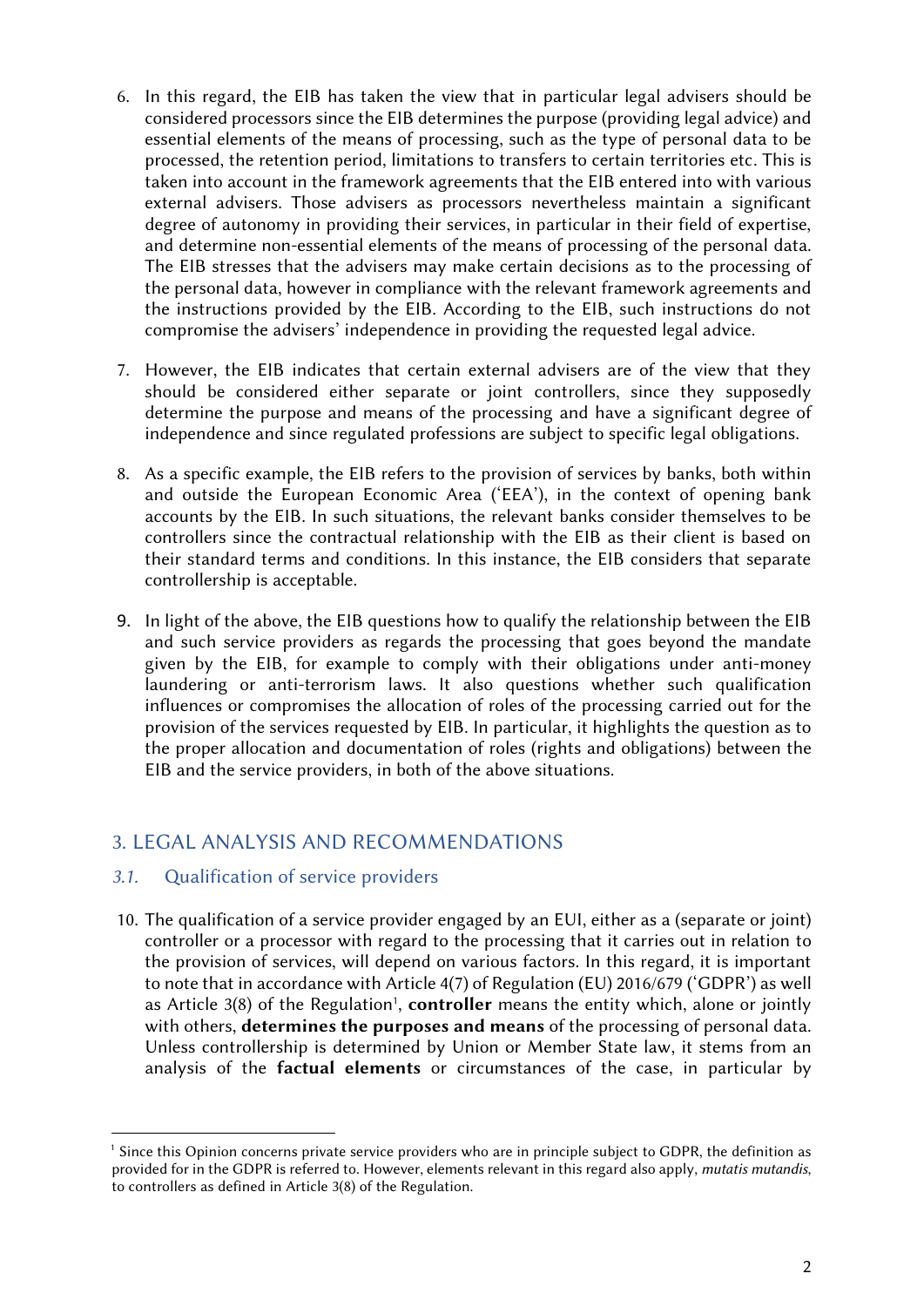establishing who has influence over the processing by virtue of an exercise of decision making power<sup>2</sup>.

- 11. In other words, the actual degree of influence of a party in determining both purposes and means may identify its role as a controller. However, this does not imply that a party has to equally determine both in order for it to be considered controller. While it must determine the purpose of the processing ('why'), it might only determine the essential elements of the means of processing ('how')<sup>3</sup>. The processor may therefore determine non-essential elements of the means without assuming controllership.
- 12. Essential elements of the means are closely linked to the purpose and the scope of the processing, such as the type of personal data processed, the categories of recipients and the categories of data subjects. On the other hand, non-essential elements of the means concern more practical aspects of implementation, such as the choice for a particular type of hard- or software or the detailed security measures<sup>4</sup>.

*a) Service provider as processor*

- 13. The essence of the role of a **processor** lies in the processing of personal data on behalf of the controller<sup>5</sup>. This means that the processor is serving the controller's interests in carrying out a specific task and that it is thus following the instructions set out by the controller, at least with regard to the purpose and essential elements of the means of processing<sup>6</sup>.
- 14. In this regard, the fact that the processor acts on behalf of the controller does not necessarily undermine its **independence** in carrying out specific tasks assigned to it. The processor may enjoy a considerable degree of autonomy in providing its services, also in terms of carrying out its core tasks. However, this is due to the controller choosing to give that operational independence to the processor. Indeed, the processor may advise or propose certain measures, in particular in its field of expertise, but it is up to the controller whether to accept such advice or proposal, after having been fully informed of the reasons for the measures, what the measures are and how they would be implemented<sup>7</sup>.
- 15. The activities carried out by service providers engaged by an EUI may involve a data processing operation or a set of operations which have a single purpose, or a sequence of distinct (sets of) processing operations, each of them with its own purpose. In practice, this may mean that the control exercised by the EUI may extend to the entirety of processing at issue but may also be limited to a particular stage of the processing<sup>8</sup>. More specifically, the EUI will be considered as controller, and the service provider as processor, for processing operations for which the EUI determines both the purposes and (essential) means. This may mean that within the context of a specific service provided, the roles of controller and processor, respectively, might not be attributed to the same entities for all processing operations related to such a provision.

<sup>2</sup> [EDPB Guidelines 07/2020 of 7 July 2021 on the concepts of controller and processor in the GDPR](https://edpb.europa.eu/system/files/2021-07/eppb_guidelines_202007_controllerprocessor_final_en.pdf), para. 20. <sup>3</sup> [EDPS Guidelines of 7 November 2019 on the concepts of controller, processor and](https://edps.europa.eu/sites/default/files/publication/19-11-07_edps_guidelines_on_controller_processor_and_jc_reg_2018_1725_en.pdf) joint controllership under [Regulation \(EU\) 2018/1725](https://edps.europa.eu/sites/default/files/publication/19-11-07_edps_guidelines_on_controller_processor_and_jc_reg_2018_1725_en.pdf), p. 9-10.

<sup>4</sup> EDPB Guidelines of 7 July 2021, para. 40.

<sup>&</sup>lt;sup>5</sup> See Article 3(12) of the Regulation.

<sup>6</sup> EDPS Guidelines of 7 November 2019, p. 16.

<sup>7</sup> Ibid., p. 16-17.

<sup>8</sup> EDPB Guidelines of 7 July 2021, para. 42.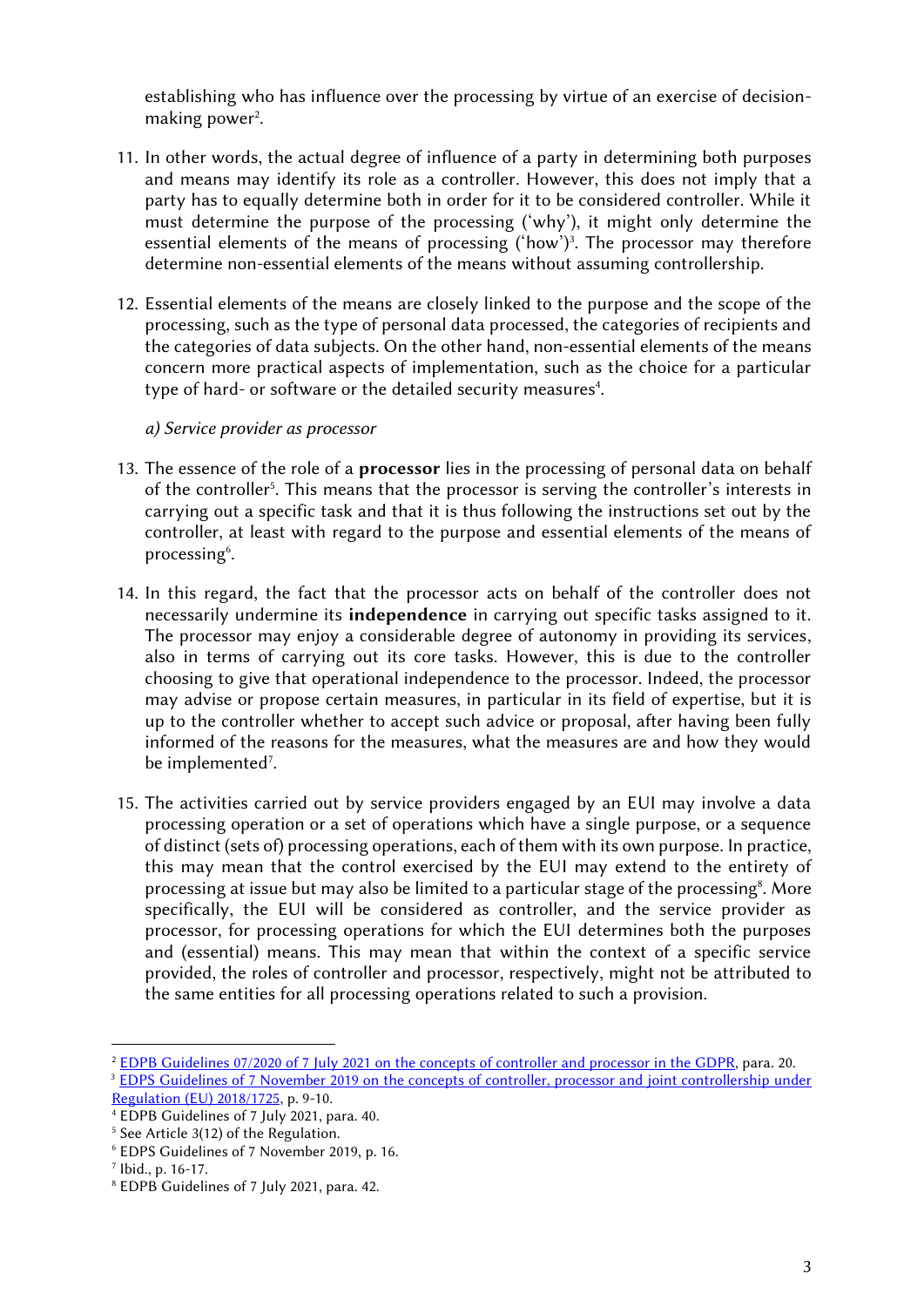#### *b) Service provider as separate controller*

- 16. In particular, the service provider may be considered **separate controller** with regard to certain processing operations where it is subject to specific **legal requirements** in terms of processing personal data, for which the EUI does not determine the purposes nor the means. This may occur during<sup>9</sup> or after<sup>10</sup> the provision of the service, in principle with regard to processing operations that are not necessary in order to carry out such a provision but are, however, required by law, in particular as regards regulated professions (for example under anti-money laundering, anti-terrorism and other reporting obligations). In those cases, the personal data are the same but the purposes and means of the processing are different.
- 17. Furthermore, where service providers, and in particular external legal advisers, act with a significant **degree of independence** in their provision of services, they may, under certain circumstances, be considered as controllers for the processing operations carried out in the context of such a provision. This may be particularly true where the procurement of services does not specifically target the processing of personal data<sup>11</sup>, however this circumstance cannot in itself lead to the conclusion that the service provider is to be considered controller<sup>12</sup>. The existence of such controllership by the service providers will largely depend on the **level of instructions** given by the EUI. Should the service provider be given sufficiently detailed instructions on the processing of personal data, entailing a sufficient degree of control by the EUI, it would nonetheless be considered processor<sup>13</sup>.
- 18. Additionally, certain services providers, especially those that wield substantial contractual power over the EUI due to their market position<sup>14</sup>, may conduct their business in accordance with standard **terms and conditions** that they have unilaterally drawn up, thereby leaving only limited choice to the EUI concerned. However, this alone is not a sufficient basis to conclude that such a service provider is to be considered controller<sup>15</sup>. Depending on the content of such terms and conditions, in particular as regards the processing of personal data, as well as any supplementary contractual arrangements that the EUI might be able to ensure, such a service provider may be processor or (separate or joint) controller.

## *c) Service provider as joint controller with the EUI*

19. In this regard, it is in principle also necessary to assess whether processing operations having seemingly different purposes should be considered as one set of operations at a "macro-level", in fact pursuing a joint purpose using jointly defined means<sup>16</sup>. The latter could imply **joint controllership,** which requires an arrangement between the joint controllers determining in a transparent manner their respective responsibilities for

<sup>9</sup> E.g. to comply with a requirement to organise and transmit certain personal data to designated public authorities.

 $10$  E.g. to comply with a requirement to retain or otherwise further process the personal data following the provision of the service.

 $11$  EDPB Guidelines of 7 July 2021, para 27, law firms example.

<sup>&</sup>lt;sup>12</sup> EDPB Guidelines of 7 July 2021, para. 83.

<sup>&</sup>lt;sup>13</sup> EDPB Guidelines of 7 July 2021, para. 40, accountants example.

<sup>&</sup>lt;sup>14</sup> Such as banks, as also noted by the EIB.

<sup>&</sup>lt;sup>15</sup> EDPB Guidelines of 7 July 2021, para. 110.

<sup>&</sup>lt;sup>16</sup> EDPB Guidelines of 7 July 2021, para. 43.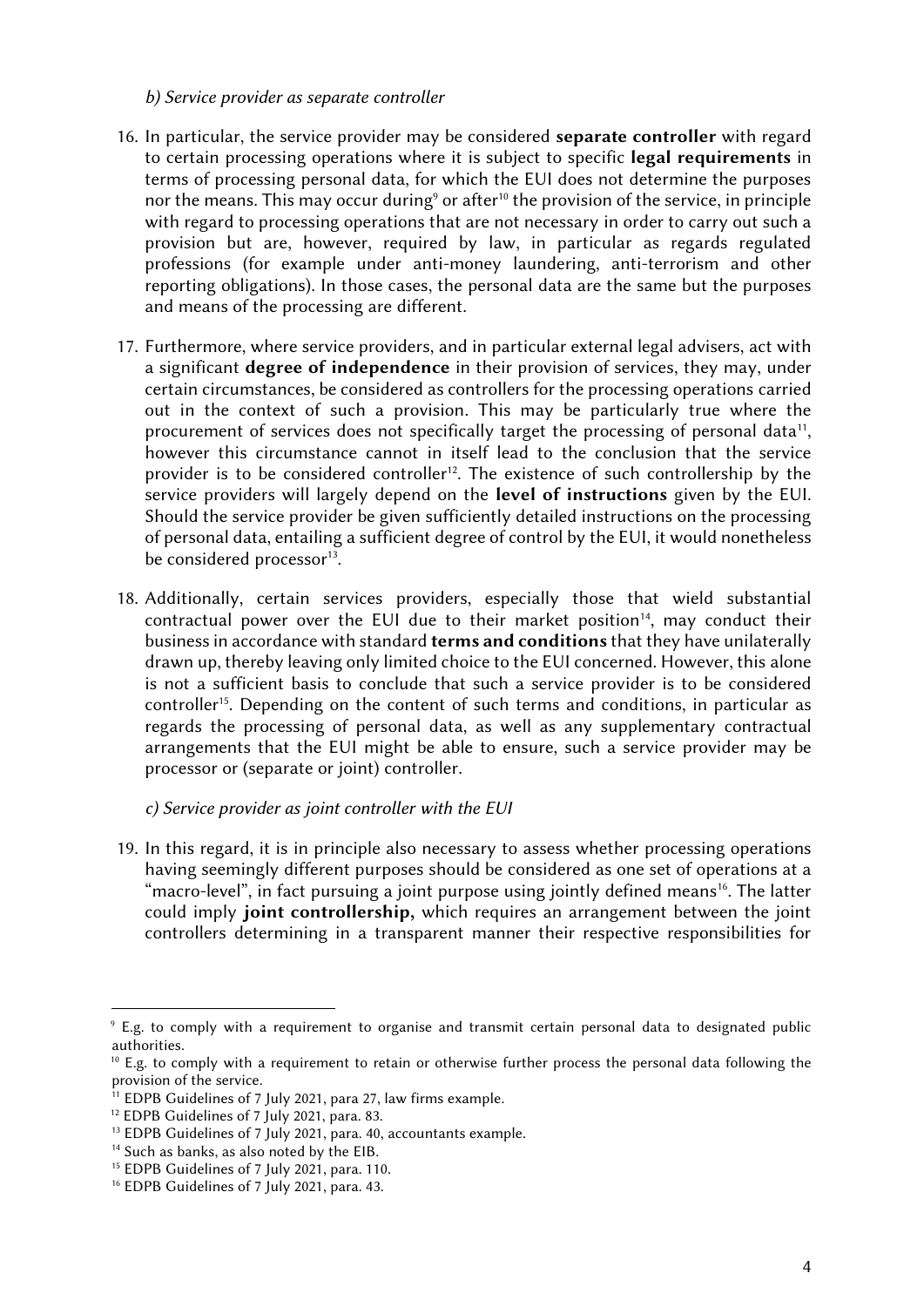compliance with their data protection obligations as well as their respective roles and relationships vis-à-vis the data subjects<sup>17</sup>.

20. However, the EDPS encourages EUIs making use of services provided by private companies to make sure that such **companies only act as processors** for related processing operations. While EUIs are able to outsource services when carrying out the tasks assigned to them by law in the public interest, it would not be appropriate for a private party to exercise the kind of influence that would result in it being a joint controller<sup>18</sup>. This is especially the case when the processing of personal data lies at the core of the service contract (for example IT services in relation to personal data management). The EDPS welcomes the fact that the EIB has taken that into account in its framework agreements with service providers, such as external legal advisors.

#### *d) Conclusion*

21. The qualification of an EUI's service provider as separate controller, processor or joint controller should be the **result of careful consideration** by the EUI on the role it aims and has to play depending on the nature, scope, context and purposes of the processing. Moreover, the concepts of controller and processor are functional: they aim to **allocate responsibilities according to the actual roles of the parties**<sup>19</sup> . Therefore, the allocation of the roles of the parties in the contract should stem from a careful analysis of the factual circumstances of the envisaged processing. The formal/artificial designation, in a contract, of an actor either as controller or processor, whereas it does not match reality, would be inoperative.

#### *3.2.* Recommendations

22. In accordance with Article 29(1) of the Regulation, the controller is to use only processors providing sufficient guarantees to implement appropriate technical and organisational measures in such a manner that processing will meet the requirements of the Regulation and ensure the protection of the rights of the data subject. This obliges the controller to assess whether the guarantees offered by the processor are sufficient. In doing so, the controller may take into account whether the processor provides adequate documentation, information security policies, external audit reports, certifications, etc.<sup>20</sup> . Moreover, the controller should take into account the processor's expert knowledge, reliability and its resources<sup>21</sup>. In addition to that, the controller should carefully assess whether the service provider in question allows it to exercise a **sufficient degree of control**, taking into account the nature, scope, context and purposes of processing as well as the potential risks for data subjects<sup>22</sup>. A service provider may offer a predefined service as a processor as long as the EUI as the controller makes the final decision to actively approve the way the processing is carried out, at least concerning the essential elements of the means of processing<sup>23</sup>.

<sup>17</sup> Article 28(1) and (2) of the Regulation; see also EDPB Guidelines of 7 July 2021, para. 46-72, and EDPS Guidelines of 7 November 2019, p. 22-31.

<sup>&</sup>lt;sup>18</sup> EDPS Guidelines of 7 November 2019, p. 23.

<sup>19</sup> EDPB Guidelines of 7 July 2021, para. 12.

<sup>20</sup> Ibid. p. 18.

<sup>&</sup>lt;sup>21</sup> Recital 51 of the Regulation; see also EDPB Guidelines of 7 July 2021, para. 94-99.

<sup>22</sup> EDPB Guidelines of 7 July 2021, para. 83.

<sup>23</sup> Ibid. para. 84.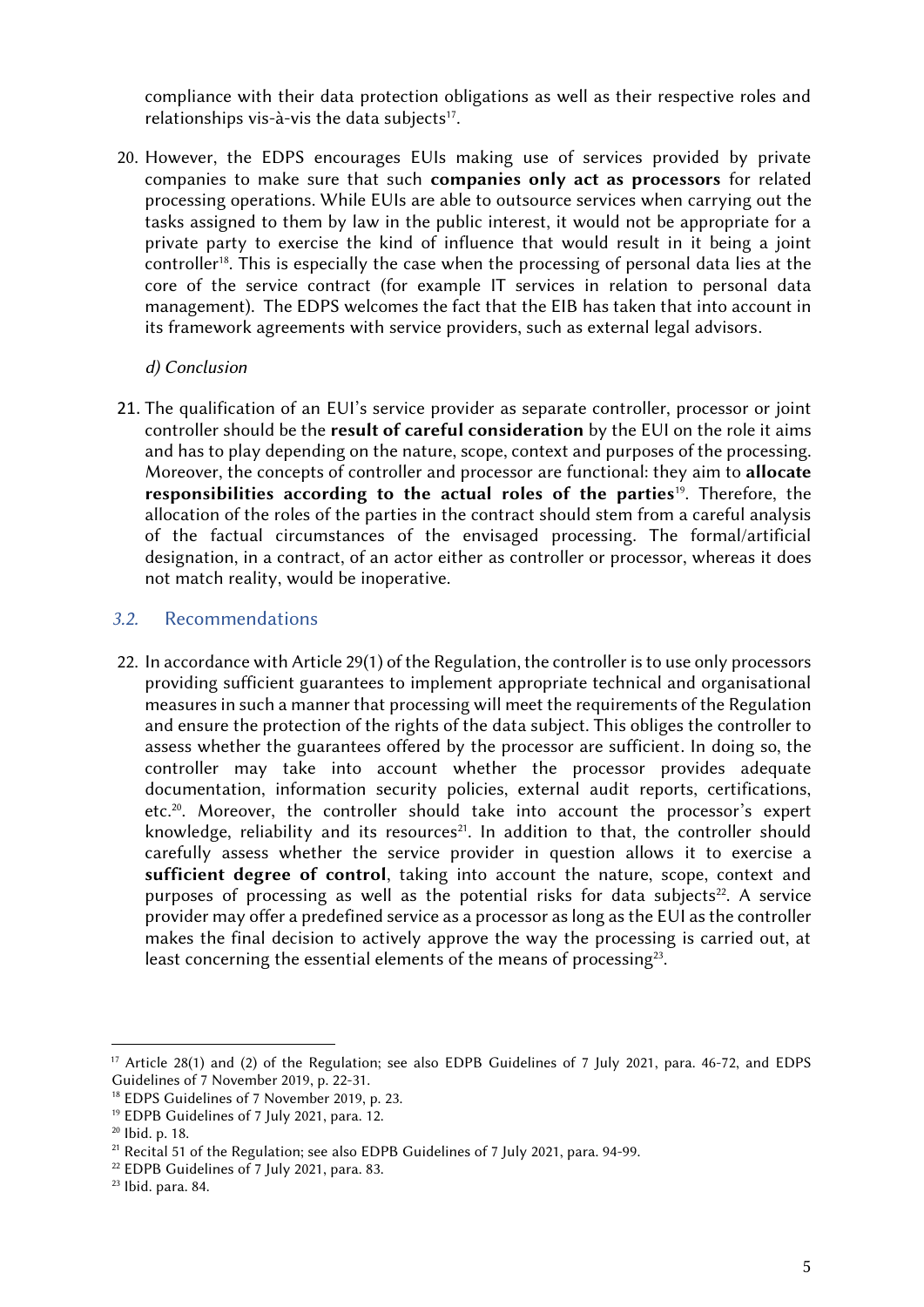**Recommendation 1**: With regard to the processing operations for which the EIB is to determine the purposes and essential elements of the means of processing, the EIB should consider not engaging a service provider which gives an indication before the conclusion of a service contract that it does not agree to being a processor, nor to complying with a processor's obligations under the Regulation. This may be particularly relevant where the processing in question is important for reasons of public interest underlying such processing<sup>24</sup>.

23. As elaborated above<sup>25</sup>, the service provider may be, under certain circumstances, nonetheless considered controller with regard to the processing operations carried out in the context of the provision of services, in particular where it has a significant degree of independence and has not received detailed instructions as to the processing of personal data. This may be particularly likely where the services are provided in accordance with standard terms and conditions drawn up unilaterally by the service provider.

**Recommendation 2**: In order for private service providers to only act as processors, the EIB should provide sufficiently detailed instructions as to the processing of personal data, in order to maintain its controllership, wherever this is feasible in view of the specific circumstances related to the services provided. In this regard, the EIB should make reasonable efforts to choose a service provider that will agree to carrying out the relevant processing operations in accordance with the EIB's instructions<sup>26</sup>. As elaborated above $27$ , in order for the EIB to maintain a sufficient degree of control over the processing, it would suffice that it actively approve the manner in which the processing of personal data is carried out, even if that is, to a greater or lesser extent, exhaustively proposed by the service provider.

**Recommendation 3**: In principle, joint controllership with private service providers should be avoided. The EIB should, in so far as possible, rather aim at determining the purposes and the essential elements of the means of processing concerned, thus keeping control over the processing. Where that is not feasible and joint controllership cannot be avoided, the EIB should ensure full compliance with Article 28 of the Regulation, taking due account of the nature of the personal data concerned and the risks to the rights and freedoms of the data subjects in the determination of the respective responsibilities of the joint controllers.

24. Furthermore, as provided for in Article 29(3) of the Regulation, the controller should ensure, by way of a **contract or another legal act** under Union or Member State law that is binding on the processor with regard to the controller, that the service provider in its role as processor receives sufficiently detailed instructions as regards the means of the processing as well as all other elements that must be set out therein on the basis of that Article<sup>28</sup>.

**Recommendation 4**: When acting as the controller, the EIB should ensure that the contract or another legal act under Article 29(3) of the Regulation takes into account the

<sup>&</sup>lt;sup>24</sup> In particular, this may be the case where processing is based on Article  $5(1)(a)$  of the Regulation.

 $25$  See paragraphs 17 and 18 of this Opinion.

 $26$  The EDPS acknowledges that with regard to certain services and areas of expertise that may not be feasible.

 $27$  See paragraphs 14 and 21 of this Opinion.

 $28$  See also EDPB Guidelines of 7 July 2021, para. 100-145. The EIB may consider it necessary, on a case by case basis, to determine in greater detail, in a contract or another legal act, also the non-essential elements of the means of processing, thereby providing the processor with a more comprehensive set of instructions.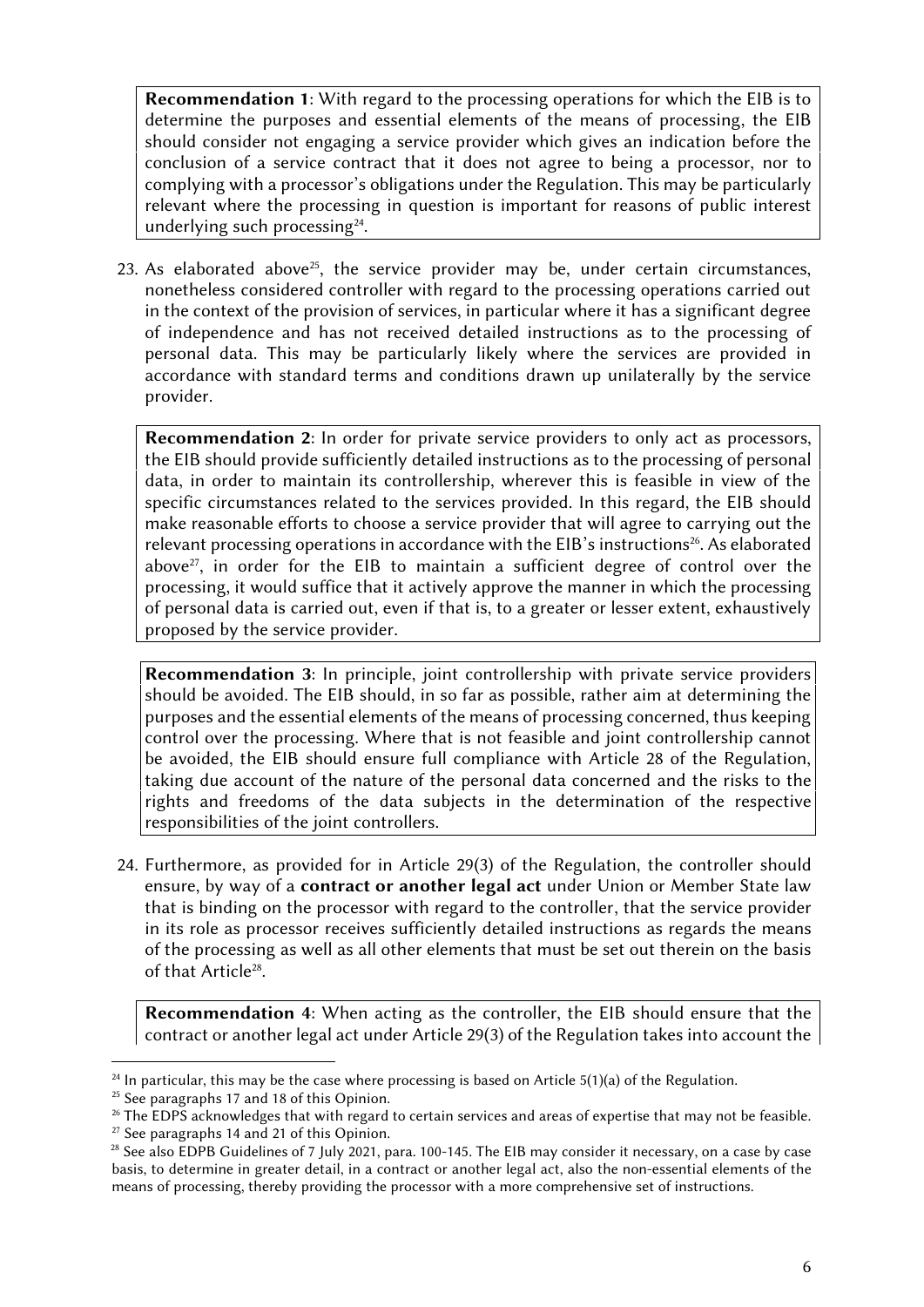specific tasks and responsibilities of the processor in the context of the processing to be carried out and the risk to the rights and freedoms of the data subject $^{29}$ .

- 25. Making sure that a contract or another legal act contains all the relevant provisions is important not only to ensure compliance with the Regulation but also to clearly delineate, prior to any processing, the responsibilities of the EUI and the service providers, including their respective roles of controller and processor. In this regard, the EDPS takes note of the concerns presented by the EIB with regard to the amount of control that it may have over the personal data concerned. In its capacity as controller, the EIB ensures such control mainly by way of a contract or another legal act as elaborated above. Nonetheless, the contract should not be a mere formal allocation of roles: the EIB should keep an actual sufficient degree of control on the processing, otherwise the relationship could be requalified as a separate controllership.
- 26. In any case, for processing operations that may be carried out by service providers in order to comply with their legal obligations and for which the EIB does not determine the purposes and means, the EIB cannot be considered controller. In relation to such processing operations, the EIB is therefore not bound by obligations incumbent on controllers in accordance with the Regulation, including to ensure the insertion of required provisions in a contract or another legal act.

**Recommendation 5**: The EIB should nonetheless consider referring in the contract with the service provider any specific obligations $^{\text{30}},$  which the service provider is subject  $\,|\,$ to and which are known prior to entering into a contractual relationship. The purpose of such a reference would not be to establish the EIB's controllership as regards the processing operations stemming from such obligations but rather to obtain greater clarity and certainty as to the processing of personal data.

- 27. Furthermore, should a processor act beyond its mandate by infringing the contract or another legal act or making decisions about the purpose and the essential elements of the means of processing, it may qualify as a controller<sup>31</sup>. This would depend, inter alia, on the scope of the deviation, for example when such behaviour serves to ensure compliance with data protection principles<sup>32</sup>.
- 28. Additionally, the EIB indicates that its external advisers and other service providers may be based both inside or outside the Union/EEA.

**Recommendation 6**: The EIB should ensure compliance with Chapter V of the Regulation as regards any **transfers** of personal data to third countries (outside the EEA) or international organisations. In particular, the EIB should ensure that the contract or another legal act binding on the processor specifies the requirements for such transfers in accordance with the Regulation, also in view of any supplementary measures that may be required in order to ensure an essentially equivalent level of protection<sup>33</sup>.

 $29$  Recital 51 of the Regulation; see also EDPB Guidelines of 7 July 2021, para. 113.

<sup>&</sup>lt;sup>30</sup> As referred to in paragraph 26 of this Opinion.

 $31$  See also Article 29(10) of the Regulation.

<sup>&</sup>lt;sup>32</sup> EDPS Guidelines of 7 November 2019, p. 17.

<sup>33</sup> See also EDPB Recommendations [01/2020 of 18 June 2021 on measures that supplement transfer tools to](https://edpb.europa.eu/system/files/2021-06/edpb_recommendations_202001vo.2.0_supplementarymeasurestransferstools_en.pdf) [ensure compliance with the EU level of protection of personal data, version 2.0](https://edpb.europa.eu/system/files/2021-06/edpb_recommendations_202001vo.2.0_supplementarymeasurestransferstools_en.pdf).